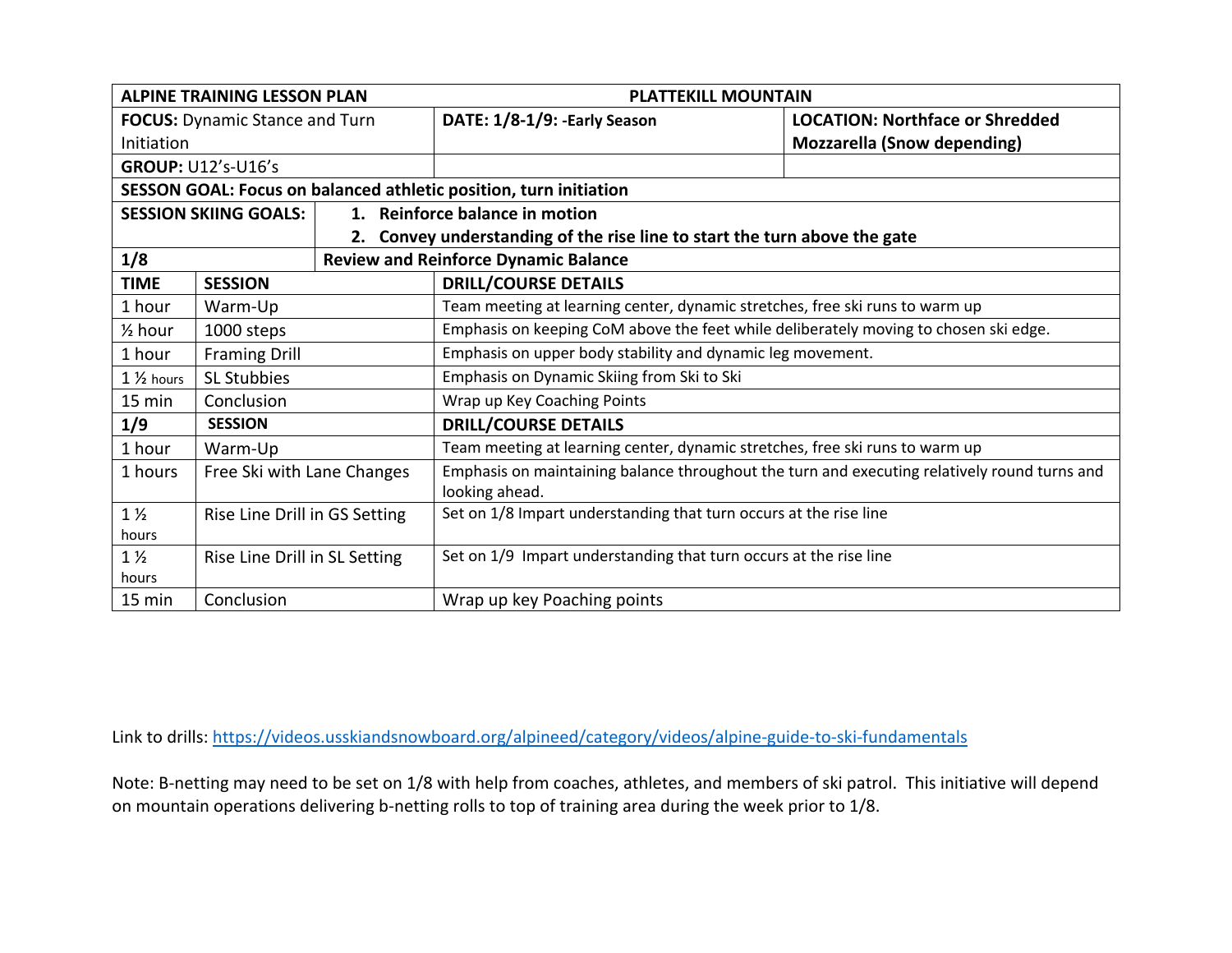| <b>ALPINE TRAINING LESSON PLAN</b>                            |                                        |  | <b>PLATTEKILL MOUNTAIN</b>                                                                   |                            |  |
|---------------------------------------------------------------|----------------------------------------|--|----------------------------------------------------------------------------------------------|----------------------------|--|
| <b>FOCUS:</b> Dynamic Stance, Upper Body                      |                                        |  | DATE: 1/15-1/16: -Early/Mid-Season                                                           | <b>LOCATION: Northface</b> |  |
|                                                               | Discipline, and Curve Turn in the Fall |  |                                                                                              |                            |  |
| Line                                                          |                                        |  |                                                                                              |                            |  |
|                                                               | <b>GROUP: U12's-U16's</b>              |  |                                                                                              |                            |  |
| SESSON GOAL: Understanding the fall line and apex of the turn |                                        |  |                                                                                              |                            |  |
| <b>SESSION SKIING GOALS:</b>                                  |                                        |  | 1. Understand the Fall Line                                                                  |                            |  |
|                                                               |                                        |  | 2. Understand and apply pressuring in the fall line                                          |                            |  |
| З.                                                            |                                        |  | Understand proper turn shape to Use the fall line                                            |                            |  |
| <b>TIME</b>                                                   | <b>SESSION</b>                         |  | <b>DRILL/COURSE DETAILS</b>                                                                  |                            |  |
| 1 hour                                                        | Warm-Up                                |  | Team meeting at learning center, dynamic stretches, free ski runs to warm up                 |                            |  |
| 1 hours                                                       | Free Ski with Lane Changes             |  | Emphasis on maintaining balance throughout the turn and executing relatively round turns and |                            |  |
|                                                               |                                        |  | looking ahead.                                                                               |                            |  |
| 2 <sub>2</sub>                                                | Apex Drill (turn shape) set            |  | Emphasis on starting turn at the top of brush/gate and ending at the bottom brush/gate.      |                            |  |
| for GL and SL<br>hours                                        |                                        |  |                                                                                              |                            |  |
| 15 min<br>Conclusion                                          |                                        |  | Wrap up key coaching points                                                                  |                            |  |

Link to drills: https://videos.usskiandsnowboard.org/alpineed/category/videos/alpine-guide-to-ski-fundamentals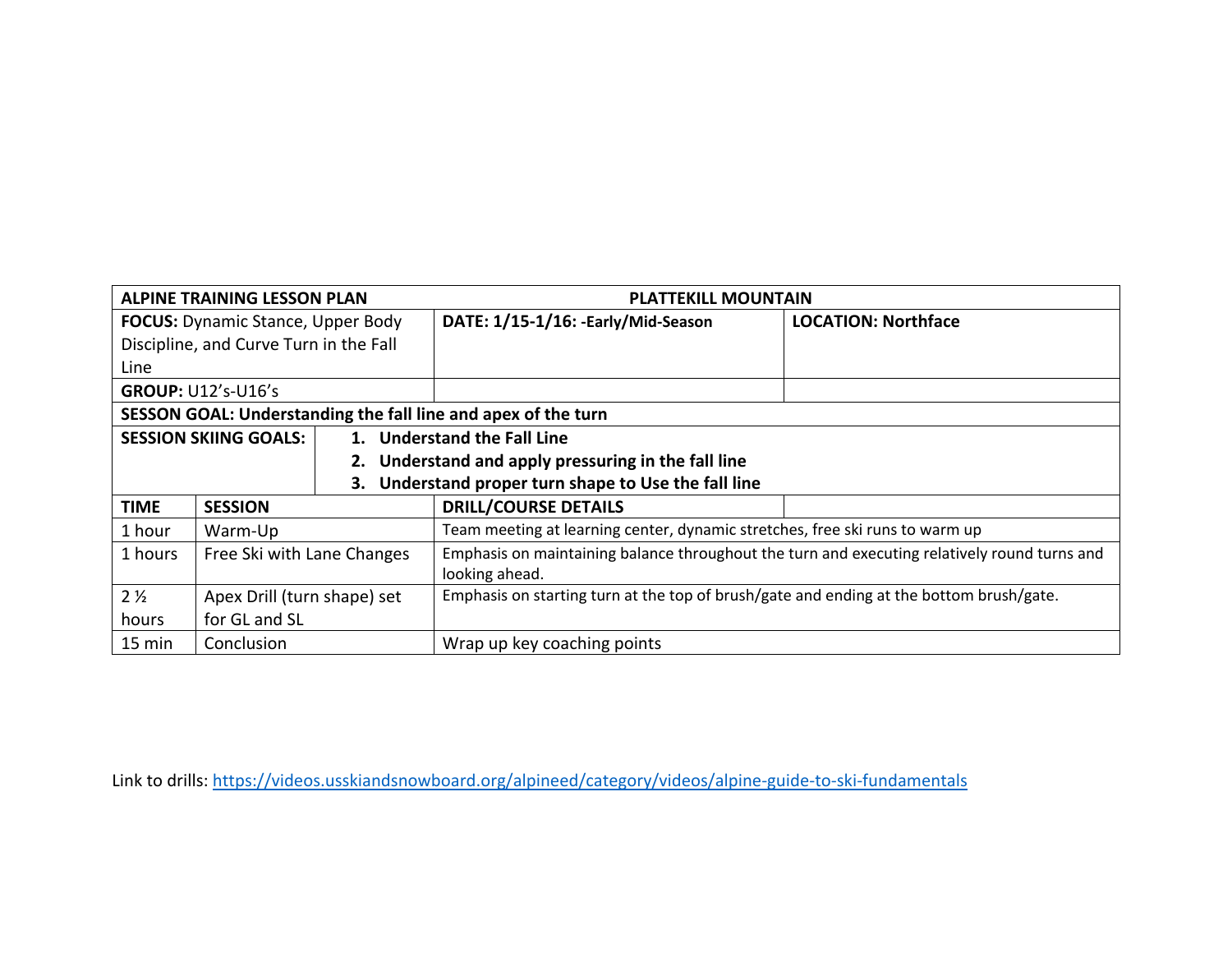| <b>ALPINE TRAINING LESSON PLAN</b>       |                              |  | <b>PLATTEKILL MOUNTAIN</b>                                                                |                            |
|------------------------------------------|------------------------------|--|-------------------------------------------------------------------------------------------|----------------------------|
| <b>FOCUS:</b> Upper Body Discipline, and |                              |  | DATE: 1/22-1/23: Early-Mid Season                                                         | <b>LOCATION: Northface</b> |
| Pressure in the Fall                     |                              |  |                                                                                           |                            |
|                                          | <b>GROUP: U12's-U16's</b>    |  |                                                                                           |                            |
|                                          |                              |  | SESSON GOAL: Understanding the fall line and apex of the turn                             |                            |
|                                          | <b>SESSION SKIING GOALS:</b> |  | 1. Upper body facing down the hill                                                        |                            |
|                                          |                              |  | Introduction to gate clearing                                                             |                            |
|                                          |                              |  | 3. Active pole plant at turn completion                                                   |                            |
| <b>TIME</b>                              | <b>SESSION</b>               |  | <b>DRILL/COURSE DETAILS</b>                                                               |                            |
| 1 hour                                   | Warm-Up                      |  | Team meeting at learning center, dynamic stretches, free ski runs to warm up              |                            |
| 1 hour                                   | <b>Blocking Pole Plant</b>   |  | Execute short radius turns with a form pole plant; plant is lateral to ski, upper body is |                            |
|                                          |                              |  | stable.                                                                                   |                            |
| $2\frac{1}{2}$<br>Diamond Hitch          |                              |  | 10 turns with 3-meter off set from brush to gates and 10 meter vertical distance from     |                            |
| hours                                    |                              |  | brush to gate.                                                                            |                            |
| 15 min<br>Conclusion                     |                              |  | Wrap up key coaching points                                                               |                            |

Link to drills: Link to drills: https://videos.usskiandsnowboard.org/alpineed/category/videos/alpine-guide-to-ski-fundamentals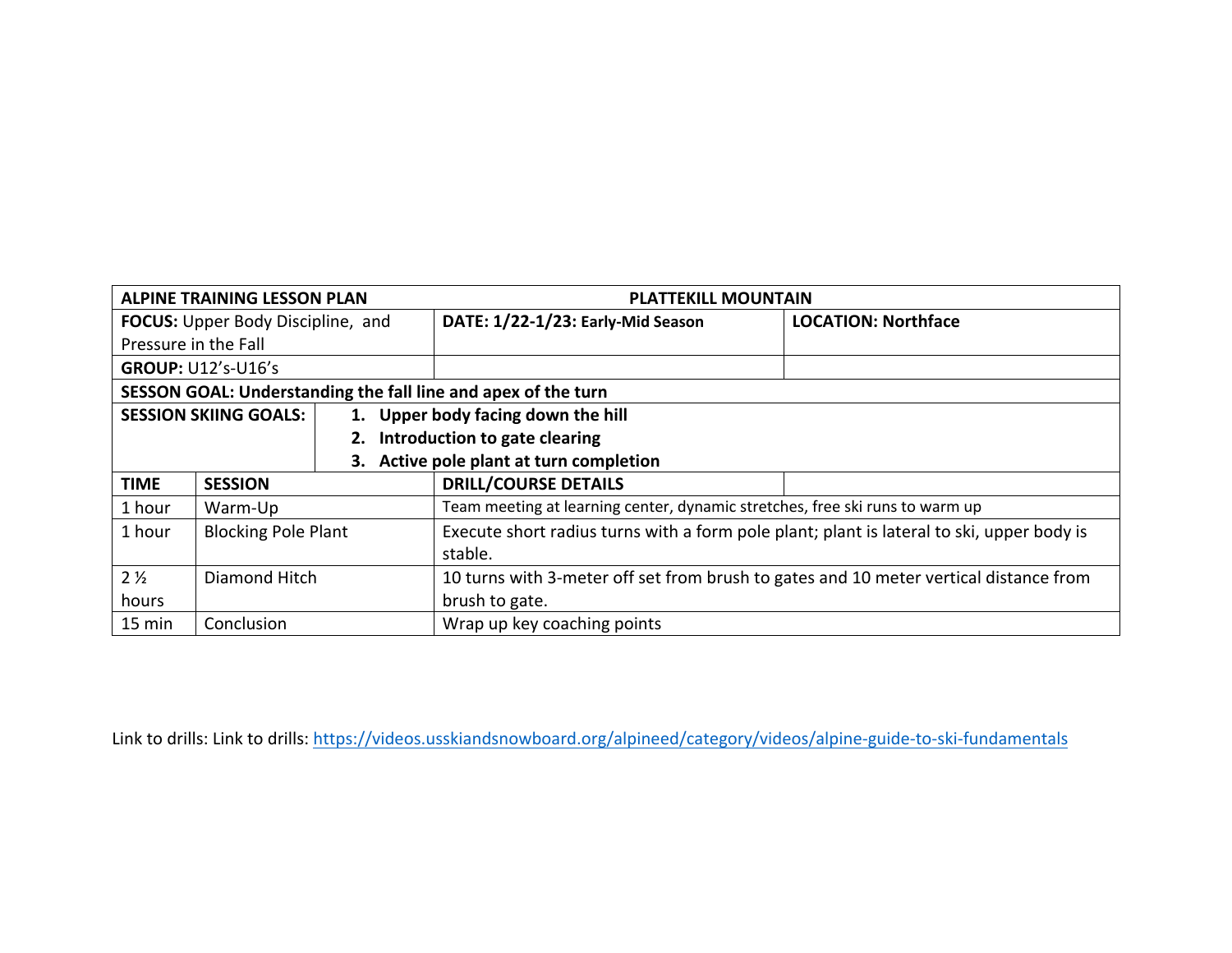| <b>ALPINE TRAINING LESSON PLAN</b>           |                                                               | <b>PLATTEKILL MOUNTAIN</b>                                                                        |                                  |
|----------------------------------------------|---------------------------------------------------------------|---------------------------------------------------------------------------------------------------|----------------------------------|
| <b>FOCUS:</b> Application of Dynamic Stance, |                                                               | DATE: 1/29 and 1/30: Mid-Season                                                                   | <b>LOCATION: Lower Northface</b> |
|                                              | Upper Body Discipline, and Pressure in                        |                                                                                                   |                                  |
| the Fall                                     |                                                               |                                                                                                   |                                  |
|                                              | <b>GROUP: U12's-U16's</b>                                     |                                                                                                   |                                  |
|                                              | SESSON GOAL: Understanding the fall line and apex of the turn |                                                                                                   |                                  |
|                                              | <b>SESSION SKIING GOALS:</b>                                  | 1. Application of blended skills on demand                                                        |                                  |
| <b>TIME</b>                                  | <b>SESSION</b>                                                | <b>DRILL/COURSE DETAILS</b>                                                                       |                                  |
| 1/29                                         | <b>Parallel Slalom Race</b>                                   |                                                                                                   |                                  |
| 1 hour                                       | Team Meeting and Warm-Up                                      | Team meeting at learning center, dynamic stretches, free ski runs to warm up                      |                                  |
| $\frac{1}{2}$ hour                           | Course set                                                    | Coaches set course and athletes and parents assist.                                               |                                  |
| 2 hour                                       | <b>Parallel Slalom Race</b>                                   | Race based on brackets and grouped by ability                                                     |                                  |
| 2 hour                                       | Awards                                                        | Awards at race shack and cookout                                                                  |                                  |
| 1/30                                         | <b>Panel Slalom Drill</b>                                     |                                                                                                   |                                  |
| 1 hour                                       | Team Meeting and Warm-Up                                      | Team meeting at learning center, dynamic stretches, free ski runs to warm up                      |                                  |
| 2 hour                                       | Panel Slalom Drill (Morning)                                  | 12 gate set with consistent corridor of 13-17 meters between gates. Athletes will come to a full  |                                  |
|                                              |                                                               | stop at the bottom of this section and will be asked to visual their best turns to challenge them |                                  |
|                                              |                                                               | to think about it and remember the feeling.                                                       |                                  |
| 2 hour                                       | Dual Format Drill (Afternoon)                                 | 16 gate set with consistent corridor of 13-17 meters between gates. Athletes challenge            |                                  |
|                                              |                                                               | themselves against each other via application of blended skills.                                  |                                  |
| 15 min                                       | Conclusion                                                    | Wrap up key coaching points                                                                       |                                  |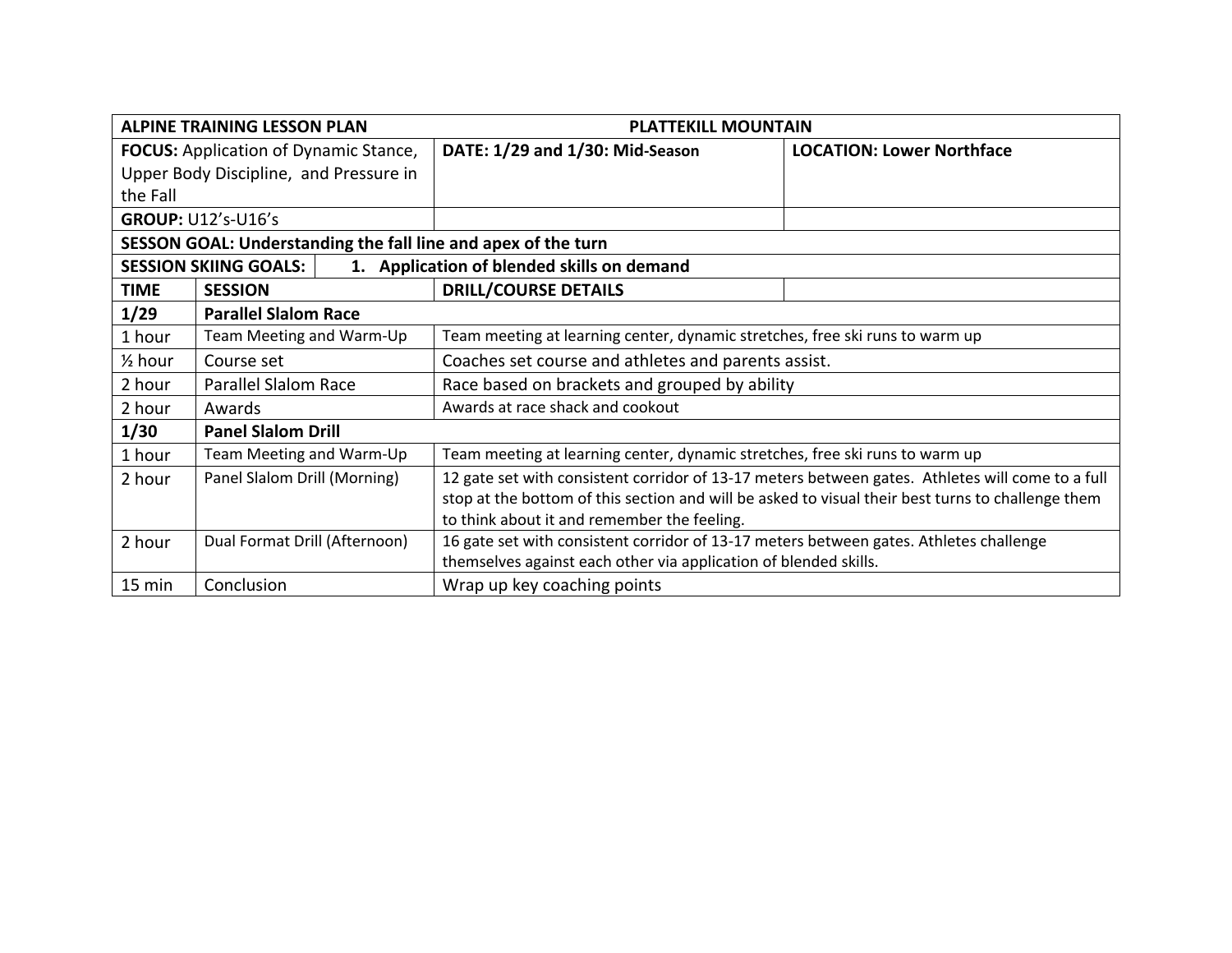|                                                        | <b>ALPINE TRAINING LESSON PLAN</b> |                  | <b>PLATTEKILL MOUNTAIN</b>                                                                     |                                          |
|--------------------------------------------------------|------------------------------------|------------------|------------------------------------------------------------------------------------------------|------------------------------------------|
| <b>FOCUS:</b> Upper Body Discipline, and               |                                    |                  | DATE: 2/5-2/6: Early-Mid Season                                                                | <b>LOCATION: Shredded Mozzarella and</b> |
|                                                        | Pressure in the Fall               |                  |                                                                                                | <b>Bottom of Blockbuster (weather</b>    |
|                                                        |                                    |                  |                                                                                                | permitting)                              |
|                                                        | <b>GROUP: U12's-U16's</b>          |                  |                                                                                                |                                          |
|                                                        |                                    |                  | SESSON GOAL: Understanding the fall line and apex of the turn                                  |                                          |
|                                                        | <b>SESSION SKIING GOALS:</b>       |                  | 1. Upper body facing down the hill                                                             |                                          |
|                                                        |                                    | 2. Gate clearing |                                                                                                |                                          |
|                                                        |                                    |                  | 3. Active pole plant at turn completion                                                        |                                          |
| 1/5- Shredded Mozzarella and 1/6 Bottom of Blockbuster |                                    |                  |                                                                                                |                                          |
| <b>TIME</b>                                            | <b>SESSION</b>                     |                  | <b>DRILL/COURSE DETAILS</b>                                                                    |                                          |
| 1 hour                                                 | Warm-Up                            |                  | Team meeting at learning center, dynamic stretches, free ski runs to warm up                   |                                          |
| 1 hour                                                 | <b>Blocking Pole Plant</b>         |                  | Execute short radius turns with a firm pole plant; plant is lateral to ski, upper body is      |                                          |
|                                                        |                                    |                  | stable.                                                                                        |                                          |
| 2 hour<br>Diamond Hitch Drill                          |                                    |                  | 10 turns with 3-meter offset from brush to gates and 10-meter vertical distance from brush to  |                                          |
|                                                        |                                    |                  | gate.                                                                                          |                                          |
| 2 hour<br>Dual Slalom                                  |                                    |                  | 2x20 8-meter, easy rhythm. Athletes challenge themselves against each other via application of |                                          |
|                                                        |                                    |                  | blended skills.                                                                                |                                          |
| $15 \text{ min}$<br>Conclusion                         |                                    |                  | Wrap up key coaching points                                                                    |                                          |

Link to drills: Link to drills: https://videos.usskiandsnowboard.org/alpineed/category/videos/alpine-guide-to-ski-fundamentals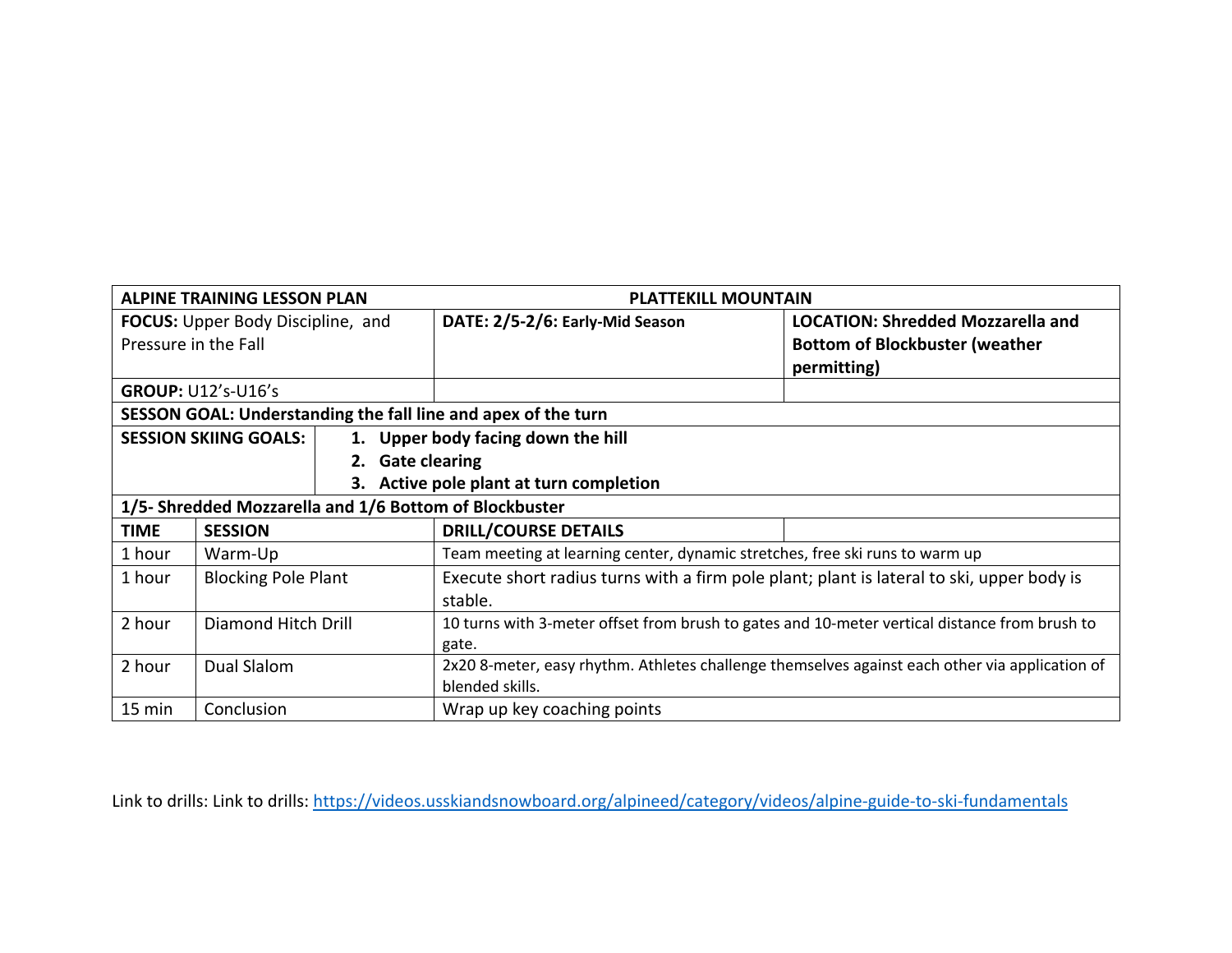| <b>ALPINE TRAINING LESSON PLAN</b>                                       |                           |                            | <b>PLATTEKILL MOUNTAIN</b>                                                   |                                     |
|--------------------------------------------------------------------------|---------------------------|----------------------------|------------------------------------------------------------------------------|-------------------------------------|
| <b>FOCUS:</b> Understanding Slalom, Upper                                |                           |                            | DATE: 2/12-2/13: Mid-Late Season                                             | <b>LOCATION: Northface (weather</b> |
| Body Discipline, and Pressure in the                                     |                           |                            |                                                                              | permitting)                         |
| Fall                                                                     |                           |                            |                                                                              |                                     |
|                                                                          | <b>GROUP: U12's-U16's</b> |                            |                                                                              |                                     |
| SESSON GOAL: Understanding a slalom course and self expression of skills |                           |                            |                                                                              |                                     |
| <b>SESSION SKIING GOALS:</b>                                             |                           |                            | 1. Upper body facing down the hill                                           |                                     |
|                                                                          |                           | <b>Gate clearing</b><br>2. |                                                                              |                                     |
|                                                                          |                           |                            | Understanding hairpins, flushes and delay gates                              |                                     |
| <b>TIME</b>                                                              | <b>SESSION</b>            |                            | <b>DRILL/COURSE DETAILS</b>                                                  |                                     |
| 1 hour                                                                   | Warm-Up                   |                            | Team meeting at learning center, dynamic stretches, free ski runs to warm up |                                     |
| 1 hour<br>Picket Fence                                                   |                           |                            | 2x20 2 meter brush                                                           |                                     |
| 2 hour<br><b>Slalom Gates</b>                                            |                           |                            | Normal Rhythm SL 2x30 12 meter SL                                            |                                     |
| 15 min<br>Conclusion                                                     |                           |                            | Wrap up key coaching points                                                  |                                     |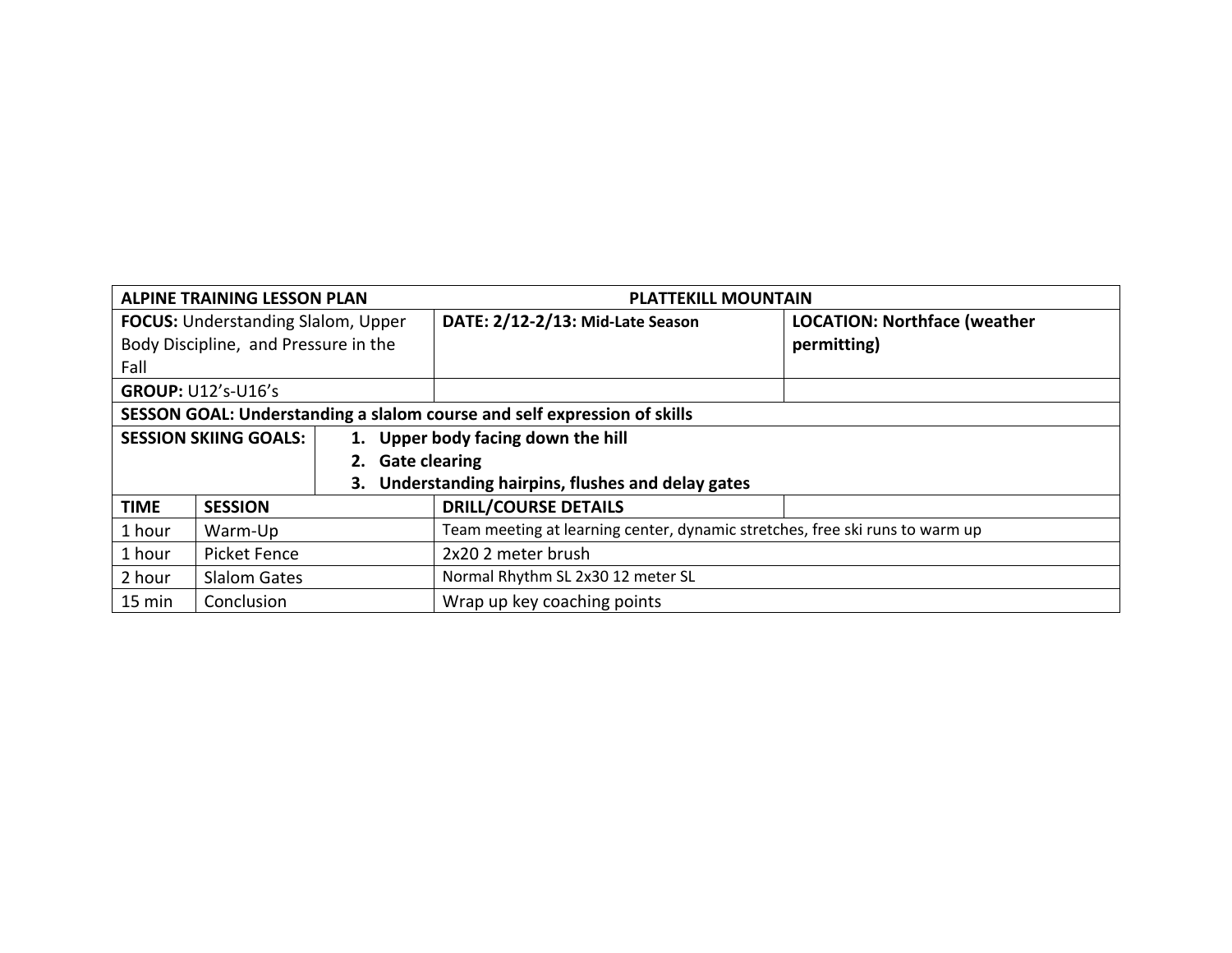| <b>ALPINE TRAINING LESSON PLAN</b>              |                              |                  | <b>PLATTEKILL MOUNTAIN</b>                                                   |                                     |
|-------------------------------------------------|------------------------------|------------------|------------------------------------------------------------------------------|-------------------------------------|
| <b>FOCUS:</b> Turn Shape, Pressure in the Fall, |                              |                  | DATE: 2/19-2/20: Mid-Late Season                                             | <b>LOCATION: Northface (weather</b> |
| and GS Course Sets                              |                              |                  |                                                                              | permitting)                         |
|                                                 | <b>GROUP: U12's-U16's</b>    |                  |                                                                              |                                     |
|                                                 |                              |                  | SESSON GOAL: Understanding a slalom course and self expression of skills     |                                     |
|                                                 | <b>SESSION SKIING GOALS:</b> |                  | 1. Upper body facing down the hill                                           |                                     |
|                                                 |                              | 2. Gate clearing |                                                                              |                                     |
| 3.                                              |                              |                  | Understanding hairpins, flushes and delay gates                              |                                     |
| <b>TIME</b>                                     | <b>SESSION</b>               |                  | <b>DRILL/COURSE DETAILS</b>                                                  |                                     |
| 1 hour                                          | Warm-Up                      |                  | Team meeting at learning center, dynamic stretches, free ski runs to warm up |                                     |
| 2 hours                                         | Apex Drill (turn shape) set  |                  | Emphasis on starting turn at the top of gate and ending at the bottom gate.  |                                     |
| for GS                                          |                              |                  |                                                                              |                                     |
| $2\frac{1}{2}$<br><b>GS Course Set</b>          |                              |                  | Normal Rhythm 2x30 24 meters with emphasis on understanding delayed gates    |                                     |
| hours                                           |                              |                  |                                                                              |                                     |
| 15 min<br>Conclusion                            |                              |                  | Wrap up key coaching points                                                  |                                     |

Link to drills: Link to drills: https://videos.usskiandsnowboard.org/alpineed/category/videos/alpine-guide-to-ski-fundamentals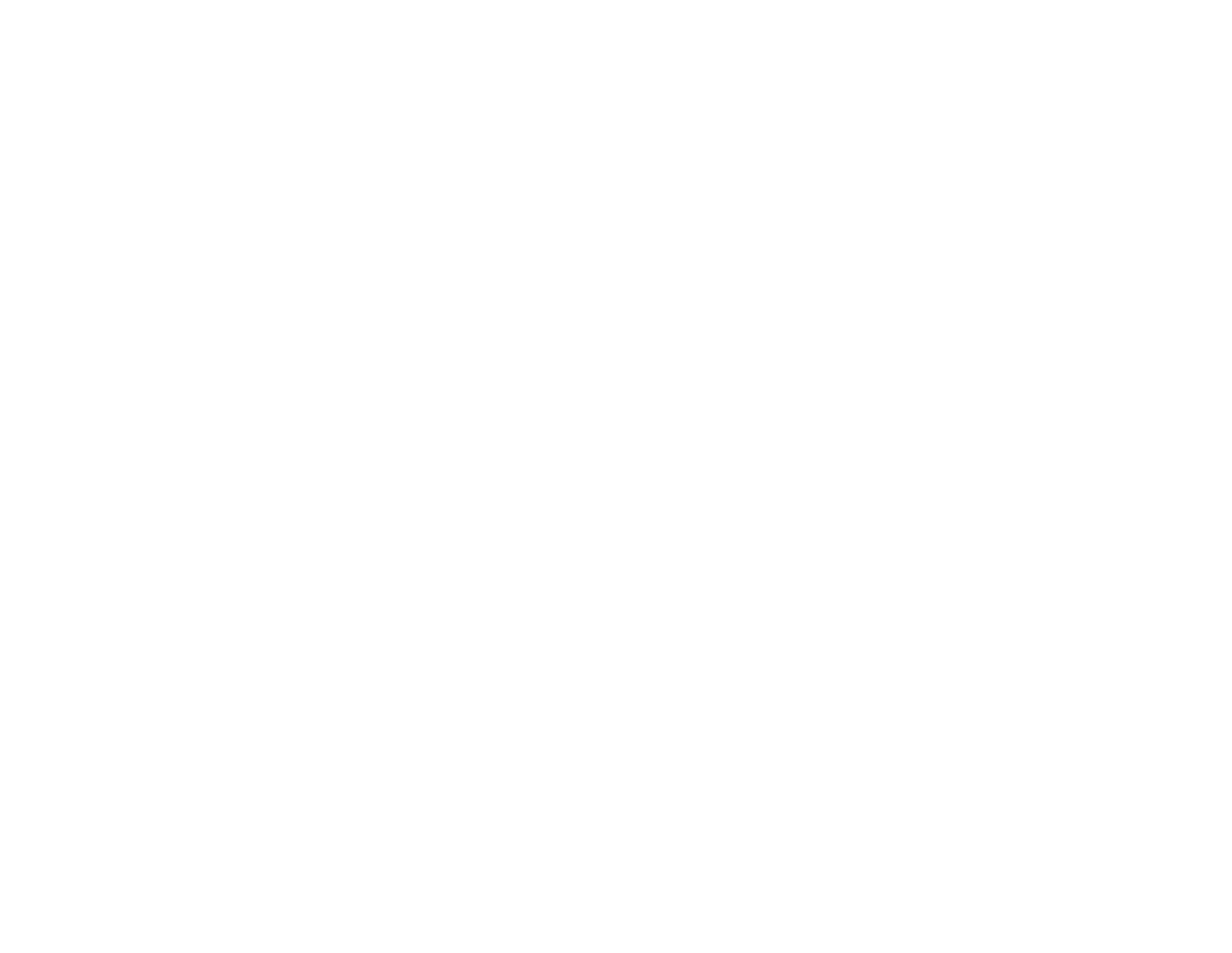| <b>ALPINE TRAINING LESSON PLAN</b>          |                                                               | <b>PLATTEKILL MOUNTAIN</b>                                                                                                                                                                                                                           |                                  |
|---------------------------------------------|---------------------------------------------------------------|------------------------------------------------------------------------------------------------------------------------------------------------------------------------------------------------------------------------------------------------------|----------------------------------|
| <b>FOCUS:</b> Application of Blended Skills |                                                               | DATE: 2/26 and 2/27: Late-Season                                                                                                                                                                                                                     | <b>LOCATION: Lower Northface</b> |
|                                             | <b>GROUP: U12's-U16's</b>                                     |                                                                                                                                                                                                                                                      |                                  |
|                                             | SESSON GOAL: Understanding the fall line and apex of the turn |                                                                                                                                                                                                                                                      |                                  |
|                                             | <b>SESSION SKIING GOALS:</b>                                  | 1. Application of blended skills on demand                                                                                                                                                                                                           |                                  |
| <b>TIME</b>                                 | <b>SESSION</b>                                                | <b>DRILL/COURSE DETAILS</b>                                                                                                                                                                                                                          |                                  |
| 2/26                                        | <b>Slalom Race</b>                                            |                                                                                                                                                                                                                                                      |                                  |
| 1 hour                                      | Team Meeting and Warm-Up                                      | Team meeting at learning center, dynamic stretches, free ski runs to warm up                                                                                                                                                                         |                                  |
| $\frac{1}{2}$ hour                          | Course set                                                    | Coaches set course and athletes and parents assist.                                                                                                                                                                                                  |                                  |
| 2 hour                                      | Slalom Race                                                   | Race grouped by gender, age, and ability levels                                                                                                                                                                                                      |                                  |
| 2 hour                                      | Awards                                                        | Awards at race shack and cookout                                                                                                                                                                                                                     |                                  |
| 2/27                                        | <b>Panel Slalom Drill</b>                                     |                                                                                                                                                                                                                                                      |                                  |
| 1 hour                                      | Team Meeting and Warm-Up                                      | Team meeting at learning center, dynamic stretches, free ski runs to warm up                                                                                                                                                                         |                                  |
| 2 hour                                      | Panel Slalom Drill (Morning)                                  | 12 gate set with consistent corridor of 13-17 meters between gates. Athletes will come to a full<br>stop at the bottom of this section and will be asked to visual their best turns to challenge them<br>to think about it and remember the feeling. |                                  |
| 2 hour<br>Dual Format Drill (Afternoon)     |                                                               | 16 gate set with consistent corridor of 13-17 meters between gates. Athletes challenge<br>themselves against each other via application of blended skills.                                                                                           |                                  |
| 15 min                                      | Conclusion                                                    | Wrap up key coaching points                                                                                                                                                                                                                          |                                  |